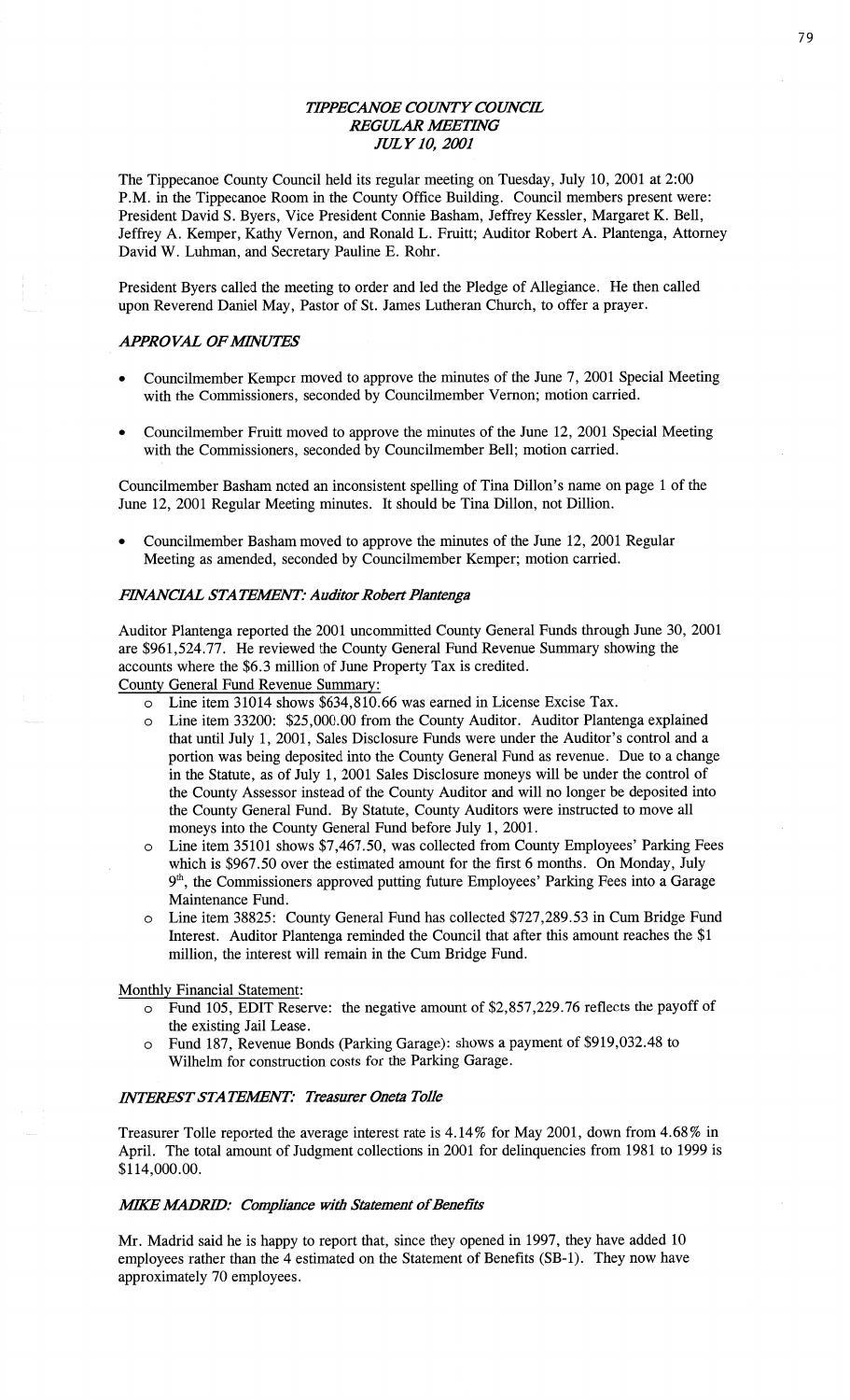**Since** the company has changed ownership, Councilmember Kemper asked if the name of the taxpayer for the abatement should still be listed as Mike Madrid. Mr. Madrid said he is the owner of the real estate and the new owner owns the equipment. Since the company has a new title, Attorney **Luhman advised** Mr. Madrid that Madrid Properties LLC should appear as the name of the taxpayer on the Statement of **Benefits.** 

**0** Councilmember Kessler moved to find **that** Mike Madrid is in substantial compliance with the Statement of Benefits, seconded by Councilmember Basham; **motion** carried.

# *ELMSTEEL, LTD/dba ELMSTEEL,* WC: *Compliance With Statement* of Benefits

Elmsteel President Andrew Ball was **asked** Why only seven (7) of the estimated twenty three (23) employees **have** been hired. Mr. Ball responded that the estimate was based on a three (3) year growth plan and they only opened in mid 2000. He anticipates they will have twenty three employees in three years and reported that, as of today, they have ten (10) employees. Mr. Ball noted they have spent more on the building and equipment than estimated. He said the downturn in the automotive market has not been favorable to **them** but, although they are a new company in the US, they are building a customer base.

**0** Councilmember Kemper **moved** to find that Elmsteel, **Inc.** is in substantial compliance with the Statement of Benefits, seconded by Councilmember Fruitt; motion carried.

#### *SUBARU-ISUZU AUTOMOTIVE INC.: Compliance with Statement of Benefits*

Attorney Luhman reported that no representative is present today because the company is on a two week shut down for vacations. He said SIA's General Counsel Tom Easterday expressed his willingness to update the Council on their progress at **a** later date if **that** is the **Council's** desire.

Councilmember **Basham** noted the number of additional employees on the Statement of Benefits was sixty **nine** (69) but only twenty three (23) have been hired. President Byers said he was told this is because they **don't** have all the new equipment installed. Auditor Plantenga explained that the equipment listed on the Statement of Benefits was not claimed on the 2001 return so they aren't asking for any new abatement on the **equipment.** He **thinks** they won't have the new employees without the new equipment. He said they are required to file **a** Compliance form even though there is no new abatement but pointed out they do have an existing abatement.

Attorney **Luhman** explained that, if the Council **doesn't** want to vote on this without **a**  presentation from **SIA,** they will have to hold a special meeting before the **next** regular meeting to meet the forty five (45) day requirement.

**0** Councilmember Pruitt moved to find Subaru-Isuzu is in substantial compliance with the Statement of Benefits, seconded by Councilmember Kessler; motion carried.

## CA *TERPILLAR AlANUFA CTIRHVG LOGISTICS* AND *TRANSPOR* TA *HON, INC.* .- *Compliance with State of Benefits*

Factory Manager Greg Myszkowski said they are in their second year of operation and thinks they have met their responsibilities as stated on the Statement of Benefits. They estimated hiring seventy five (75) employees with salaries of \$2,041,880 but **have** actually hired eighty three (83) employees with salaries of \$3,662,827. Mr. **Myszkowski** said they have approximately fifteen (15) temporary employees but it is their policy to transition them to full **time.** He thinks they will sustain the level of the current number of employees.

**0** Councilmember Basham moved to find Caterpillar manufacturing Logistics and Transportation, Inc. is in substantial compliance with the Statement of Benefits, seconded by Councilmember Kemper; motion carried.

## *SUPERIOR COURT* HI: *Tabled 6/12/2001*

**ADDITIONAL APPROPRIATIONS:** \$250,000.00 250,000.00 Institutional Care

**I** Councilmember Kemper moved to take this request from the table, seconded by Councilmember Kessler; motion carried.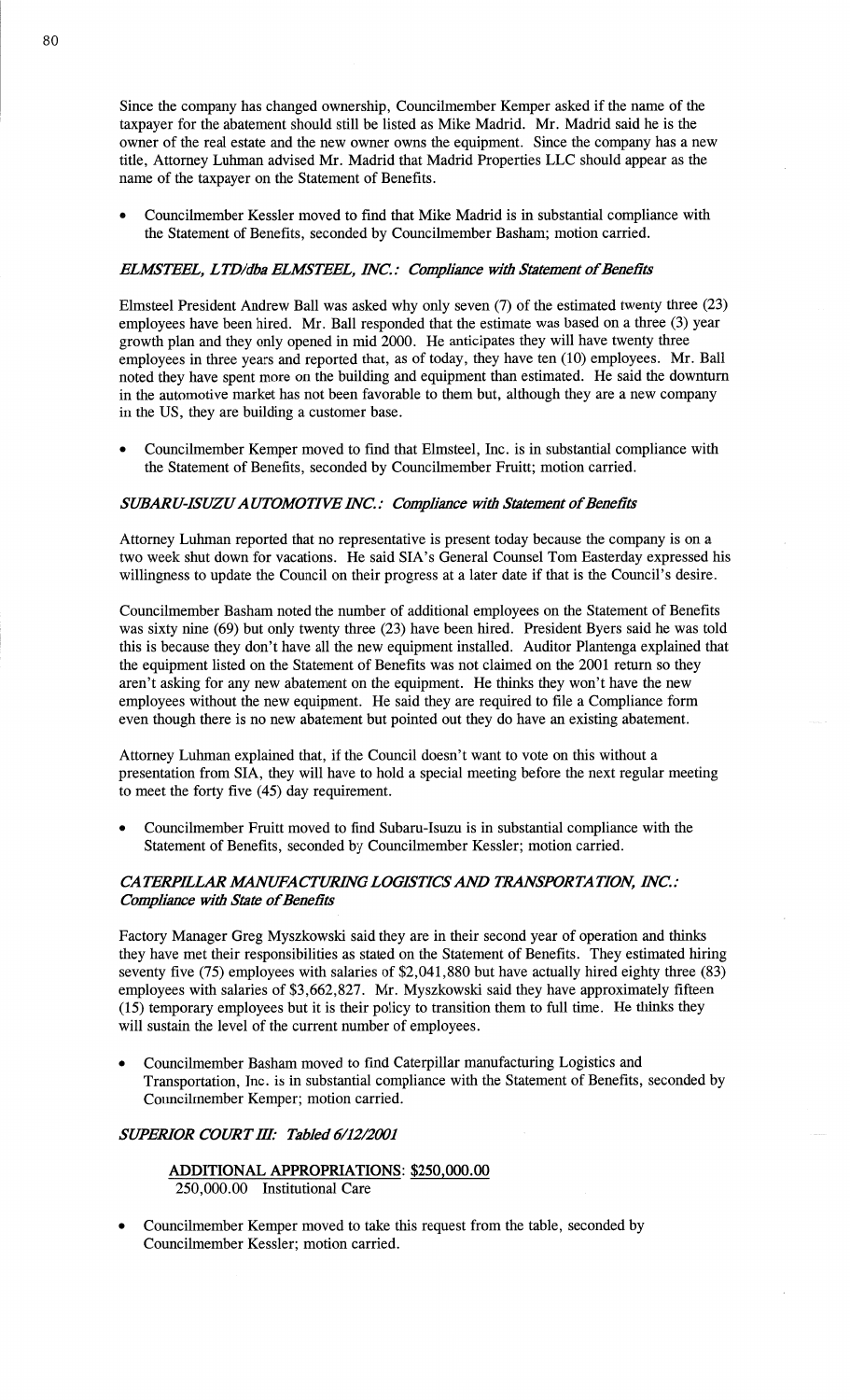Councilmember Kemper related that he **spoke** to Judge **Rush** regarding **this** request. Since there was **a** balance of \$188,000 in this line item at the end of June, he advised her to come to the Council with an update in August or September.

# NO **ACTION** WAS **TAKEN.**

#### *BOARD OF ELECTION & REGISTRATION (fka Voter Registration)*

### **ADDITIONAL APPROPRIATIONS: \$23,304.00**

9,552.00 Deputy (salary) 731.00 Social Security 454.00 Retirement 1,653.00 Health Insurance

10,914.00 Hardware Maintenance

Democratic Registrar Nora Jarmon and Republican Registrar Linda Phillips requested a full time Deputy position (Democrat) to bring the total number of full time employees in this department to four (4). **Discussing** the Hardware Maintenance request, Mrs. Phillips said \$8,040.00 is owed to the vendor but she suggested not appropriating \$2,874 for software license for election equipment since there is a possibility new equipment will be purchased. Mrs. Jarmon explained that this new Deputy position will be equal to the Deputy position already in place.

In response to the question regarding duties of these Deputies in an off—election year, Election Board Member Bob Reiling said using these employees as Floaters in another department is questionable. He said they will be busy educating the public if new election equipment is **purchased.** 

- **<sup>0</sup>**Councilmember Kessler moved to approve the Additional Appropriation of \$12,390.00 for salary and **benefits** for the Deputy position, seconded by Councilmember Fruitt; motion carried.
- **<sup>0</sup>**Councilmember Kessler moved to approve \$8,040.00 for Hardware **Maintenance,** seconded by Councilmember Basham; motion carried.

## SOE *& WATER CONSER* VA *TION DISTRICT: Fund* 112

# **ADDITIONAL APPROPRIATIONS:** \$15,065.00

- 11,356.00 Water Quality Educator
	- 869.00 Social Security
	- 540.00 Retirement
- 1,902.00 Health Insurance
	- 398.00 Worker's **Comp**

| <b>SALARY ORDINANCE</b> Position |                        | Rate   | Salary    |
|----------------------------------|------------------------|--------|-----------|
| Full Time                        | Water Quality Educator | 946.29 | 11,356.00 |

Board of Supervisors representative Linda Eastman said the District received **a** two (2) year EPA 319 Grant from IDEM (Indiana Department of Environmental Management) in the amount of \$66,750.00. The request for an appropriation of \$15,065.00 will fund the position from July 1, 2001 until December 31, 2001. Ms Eastman said she Will request an appropriation of the remaining Grant **funds** for 2002 through June 2003. The Grant **match** will be **in—kind** services provided by the District, grant administration, and volunteers.

- Councilmember Kemper moved to approve the Additional Appropriation of \$15,065.00, seconded by Councilmember Basham; motion carried.
- **0** Councilmember Kemper moved to approve the Salary Ordinance, seconded by Councilmember Bell; **motion** carried.

# *COWMVITY CORRECTIONS: Work Release Dimctor* Pat *Scowden*

| <b>SALARY ORDINANCE</b> | <b>Position</b>           | Rate | Salary    |
|-------------------------|---------------------------|------|-----------|
| Full Time               | <b>Executive Director</b> |      | 41,440.00 |
|                         | Deputy Director           |      | 37,761.00 |
|                         | Road Crew Director        |      | 30,774.00 |
|                         | Office Manager            |      | 32,268.00 |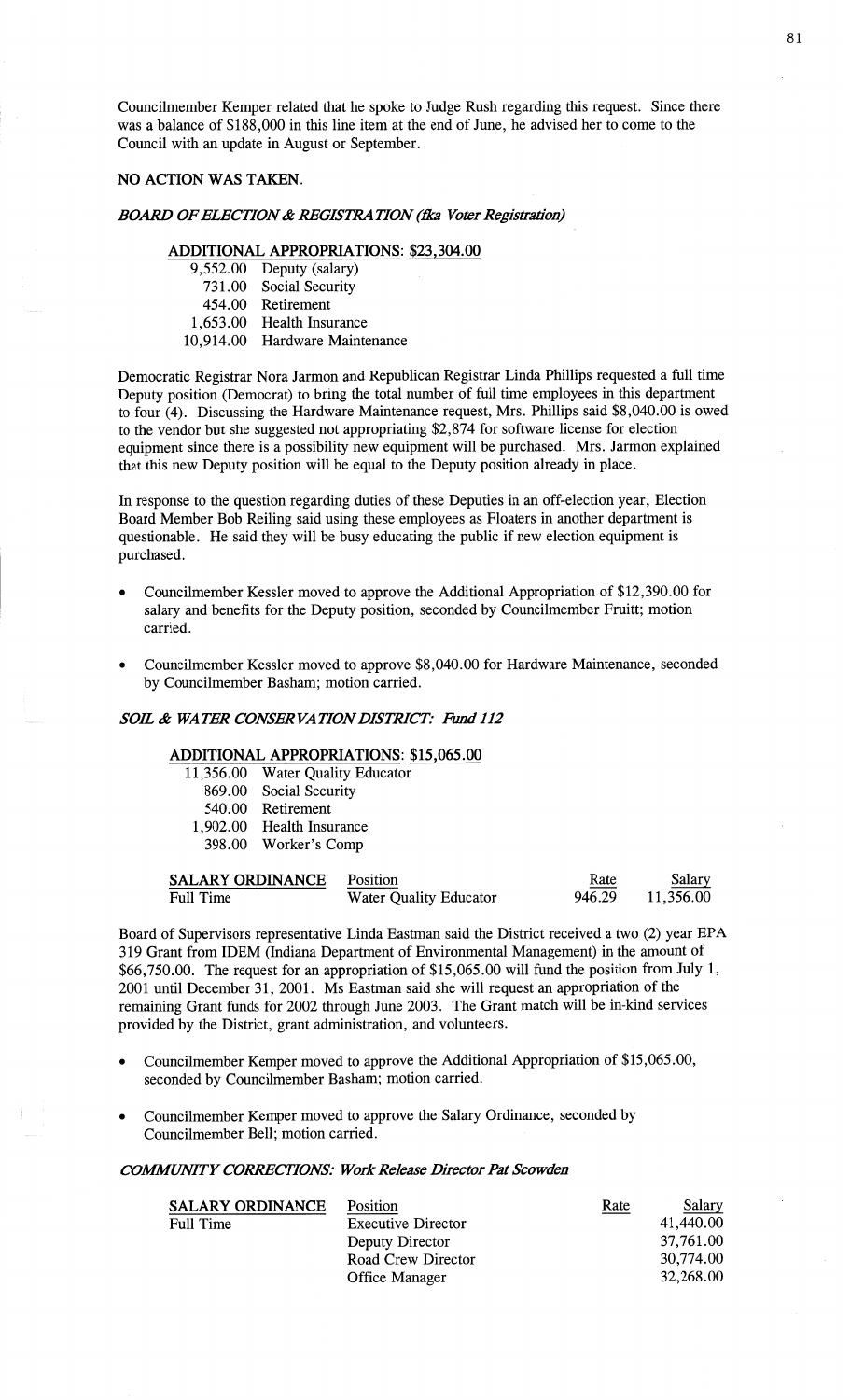|           | Secretary (4)                |              | 94,852.00  |
|-----------|------------------------------|--------------|------------|
|           | Surveillance Officer (8)     |              | 214,665.00 |
|           | <b>Work Release Director</b> |              | 41,440.00  |
|           | Case Manager (4)             |              | 107,608.00 |
|           | Head Corr. Officer (4)       |              | 121,222.00 |
|           | Correction Officers (16)     |              | 417,374.00 |
|           | Maintenance Tech             |              | 31,404.00  |
| Part-time | Road Crew Supervisor         | 7.50/8.00/hr |            |
|           | Secretary                    | 7.50/8/50/hr |            |

Mr. Scowden requested approval of **this** Salary **Ordinance** effective July 1,2001 through June 30, 2002. It includes new positions of Secretary (1) and Correction Officer **(2).** The DOC Grant will pay salaries for the Secretary and one (1) Correction Officer and <sup>1</sup>/<sub>2</sub> the salary of the second Correction Officer. The other half of the second Correction Officer's **salary** will be paid from User Fees. Mr. Scowden is requesting **a reclassification** of one Surveillance Officer to **Head**  Surveillance Officer but will need to present a separate Salary Ordinance for approval.

**0** Councilmember **Basham** moved to approve the Salary Ordinance for **Community**  Corrections, seconded by Councilmember Bell; **motion** carried.

### *JUVENEE* ALT *ERNA T IVES: Dimctor Cathy Smith*

| <b>SALARY ORDINANCE</b><br>Full Time | Position<br>Program Director<br>Bookkeeper<br>Home Det./SCS Coord<br><b>SCS Crew Leader</b><br><b>JEDIS Educational Coord</b><br>Truancy Mediation Coord  | Rate                                      | Salary<br>39,470.00<br>26,968.00<br>27,667.00<br>23,824.00<br>26,211.00<br>27,667.00 |
|--------------------------------------|-----------------------------------------------------------------------------------------------------------------------------------------------------------|-------------------------------------------|--------------------------------------------------------------------------------------|
| Part-time                            | <b>BEAMES</b> Coord<br><b>BEAMES Asst. Coord</b><br><b>SCS Crew Leaders</b><br>Home Det. Monitors:<br>Day Visits<br>Over 5 phone calls<br>3-5 phone calls | 6.75/hr<br>10.00/hr<br>7.50/hr<br>5.00/hr | 26,211.00<br>23,379.00                                                               |
| <b>SALARY ORDINANCE</b><br>Full Time | Position<br>HD/SCS Asst. Coord<br><b>JEDIS Asst. Coord</b><br>Administrative Asst                                                                         | Rate                                      | Salary<br>23,379.00<br>23,379.00<br>23,597.00                                        |

Ms **Smith** requested approval of **a** Salary Ordinance for three (3) new positions. **A** DOC Grant to pay for the **positions** has been **requested** but she **said** she **does** not lmow if it has been approved.

**Auditor** Plantenga interjected that without the DOC Grant the Salary **Ordinance cannot** be approved because **there** will be no funding to back it up.

Ms **Smith** said she was told **that,** if the DOC didn't provide the **funding,** User Fees would.

**Auditor** Plantenga stated that the Commissioners approved the new positions **subject** to a DOC Grant, not User Fees. If the **positions** are to be **funded** by User **Fees,** the request will **have** to be resubmitted to the **Commissioners** for approval.

**Commission** President Shedd confirmed that the Commissioners approved the positions only if **there** was Grant **funding.** 

Mr. Scowden said the DOC may approve a **Grant** without DOC **funding** but **approve funding**  from User Fees.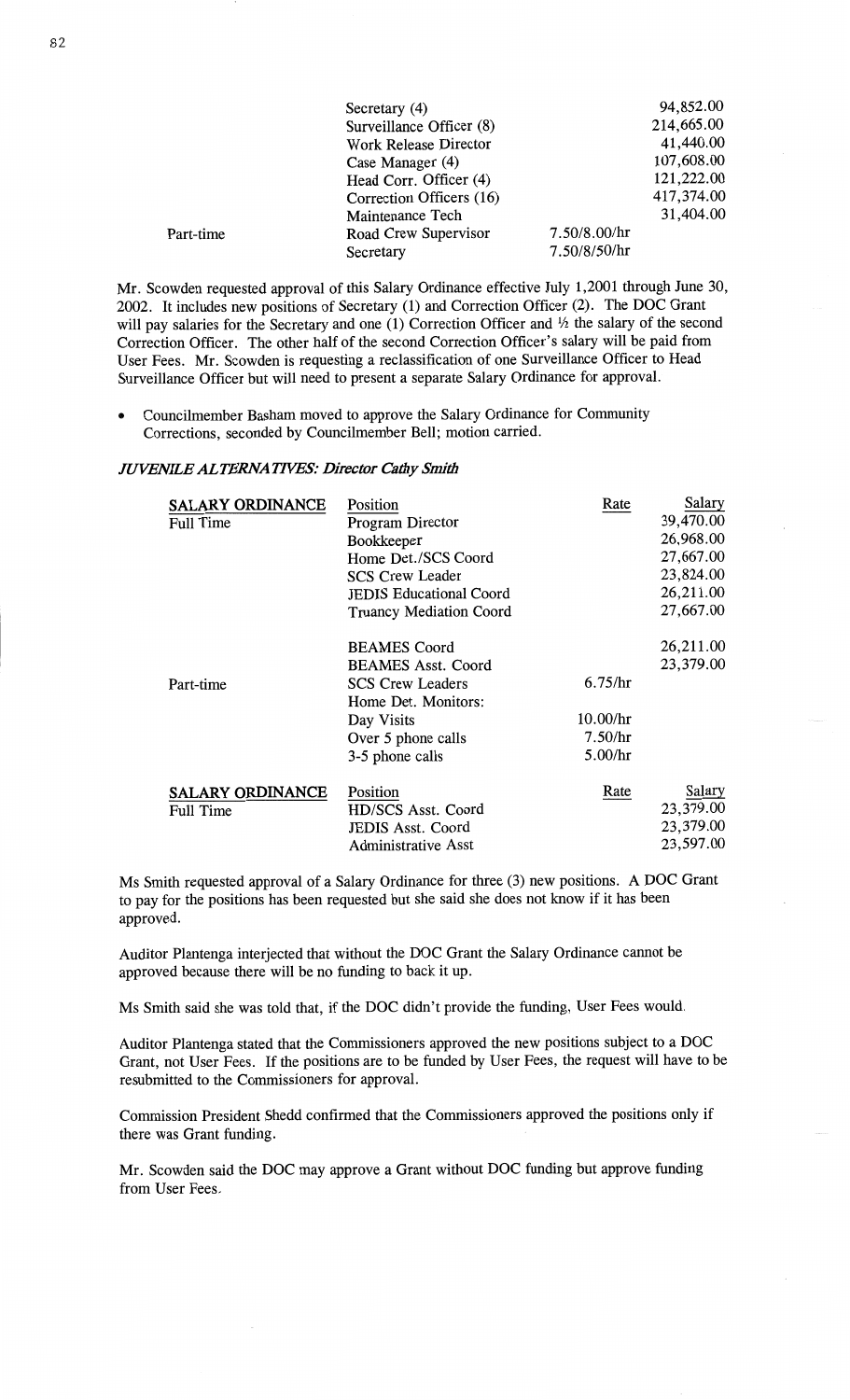- **0** Councilmember Kessler moved to approve the Salary **Ordinance** for the full time **positions** of Program Director, Bookkeeper, Home Detention/SCS Coordinator, SCS Crew Leader, JEDIS Educational **Coordinator,** Truancy Mediation Coordinator, BEAMES Coordinator, and BEAMES Assistant **Coordinator** and the part-time positions of SCS Crew Leaders and **Home** Detention Monitors, seconded by Councilmember **Basham;** motion carried.
- **<sup>0</sup>**Councilmember Kessler moved to approve the Salary **Ordinance** for the 3 new **positions, HD/SCS** Assistant **Coordinator,** JEDIS **Assistant Coordinator,** and **Administrative Assistant,**  subject to Grant approval, seconded by Councilmember Bell; motion carried.

## **EDIT FUND 15**

# **ADDITIONAL APPROPRIATIONS: \$75,000.00**

75,000.00 Computer Upgrade

Since this request is for additional **EDIT** Funds, it will be **necessary** to **amend** the EDIT **Plan** to include it.

**o Councilmember** Kessler **moved** to table this request, seconded by **Councilmember Vernon; motion** carried.

#### *0RDBVANCE 2001-31-CL: Late Payment* Fee

Attorney Luhman explained that a **Statute** authorizes the \$25.00 Late Charge Fee to go to the County General Fund unless the County Council decides otherwise. He said Judge Morrissey and the County Clerk have indicated their desire for 100% of the fees to go to the General Fund, and **Ordinance** 2001-31-CM distributes the late payment fees in that **manner. Attorney Luhman**  then **read** the Ordinance:

# (quote) **ORDINANCE** NO. **2001-31-CL LATE PAYMENT** FEE

**WHEREAS,** the Indiana **Legislature,** pursuant to Senate Enrolled Act 518 (Public Law 280—2001) has enabled Courts to **impose** \$25 late payment fee pursuant to IC 33-19-6-20; and

**WHEREAS**, the Tippecanoe County Council has been informed that the Courts of **Tippecanoe County** desire to promulgate **a** local court rule **imposing** such a late payment **fee;** and

**WHEREAS,** in order to effectuate the purpose of the statute, the County fiscal body **must** adopt an **ordinance** concerning the distribution of said late payment fees,

NOW **THEREFORE,** be it **ORDAINED that** all late payment **fees** collected **pursuant** to IC 33—19-6-20 shall be deposited by the County Auditor as follows:

One **hundred** percent (100%) in the County General Fund.

**This** Ordinance **shall** be effective **upon** passage.

Presented to the County **Council** of **Tippecanoe** County, **Indiana,** and read in full for the first time, and approved this \_\_\_\_\_\_\_\_\_\_ day of July, 2001, by the following vote:

|                   | <b>VOTE</b> | TIPPECANOE COUNTY COUNCIL     |
|-------------------|-------------|-------------------------------|
| David S. Byers    |             | David S. Byers, President     |
| Connie Basham     |             | Connie Basham, Vice President |
| Jeffrey Kessler   |             | Jeffrey Kessler               |
| Jeffrey A. Kemper |             | Jeffrey A. Kemper             |
| Kathy Vernon      |             | Kathy Vernon                  |
| Margaret K. Bell  |             | Margaret K. Bell              |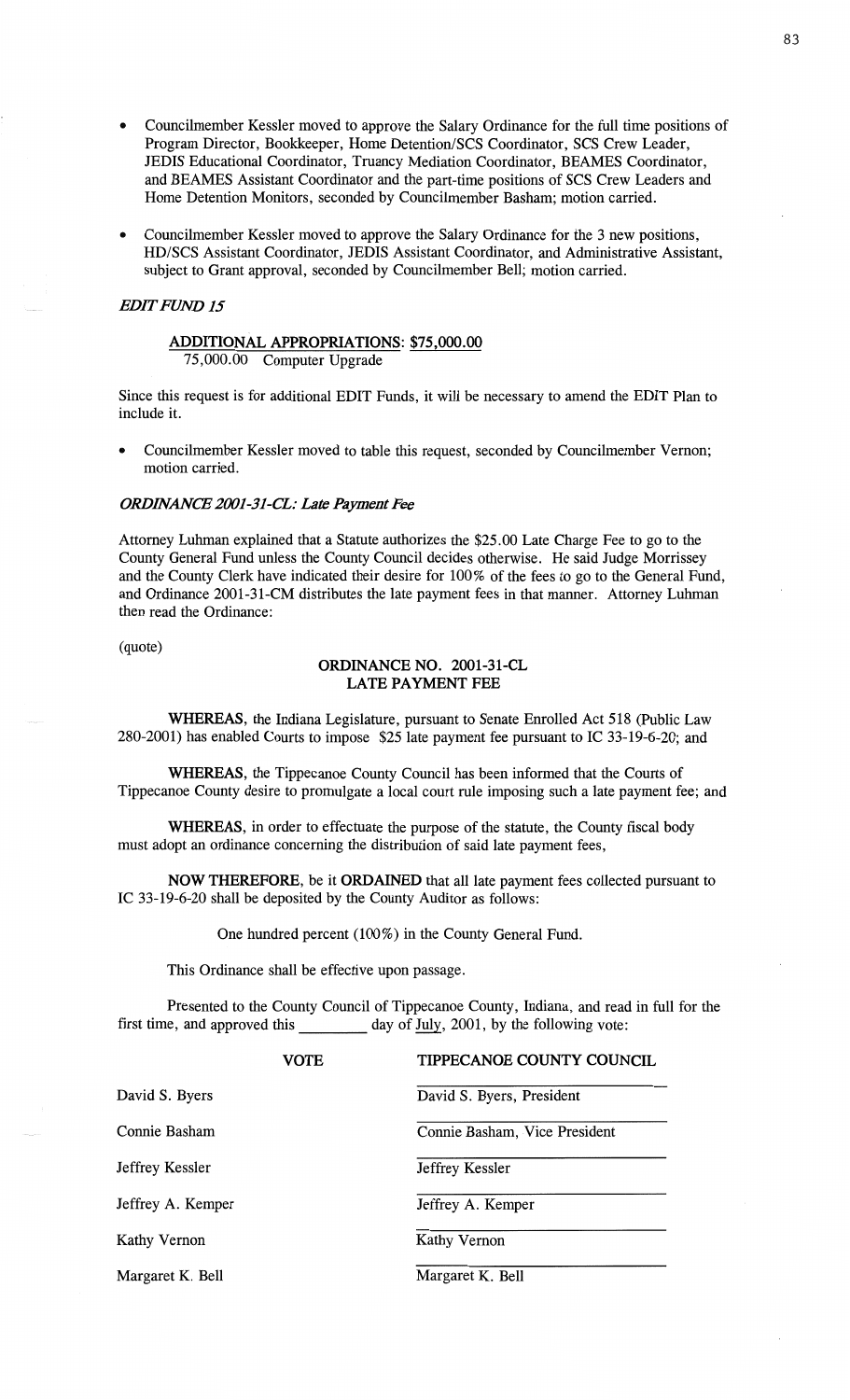# **Ronald** L. Fruitt **Ronald** L. **Fruitt**

# **ATTEST:**

# Robert Plantenga, Tippecanoe County Auditor

Presented to the County Council of Tippecanoe County, Indiana; and **read** in full for the second time, and adopted this day of July, 2001, by the following vote:

|                     | <b>VOTE</b> | <b>TIPPECANOE COUNTY COUNCIL</b> |
|---------------------|-------------|----------------------------------|
| David S. Byers      |             | David S. Byers, President        |
| Connie Basham       |             | Connie Basham, Vice President    |
| Jeffrey Kessler     |             | Jeffrey Kessler                  |
| Jeffrey A. Kemper   |             | Jeffrey A. Kemper                |
| <b>Kathy Vernon</b> |             | <b>Kathy Vernon</b>              |
| Margaret K. Bell    |             | Margaret K. Bell                 |
| Ronald L. Fruitt    |             | Ronald L. Fruitt                 |
|                     |             |                                  |

ATTEST:

Robert Plantenga, **Tippecanoe** County **Auditor** 

**(unquote)** 

**0** Councilmember Fruitt moved to approve Ordinance 2001-31-CL on **first** reading, seconded by Councilmember Kessler.

**Auditor** Plantenga recorded the following roll call vote:

| David Byers          | Yes |
|----------------------|-----|
| Connie Basham        | Yes |
| Jeffrey Kessler      | Yes |
| Jeffrey Kemper       | Yes |
| <b>Kathy Vernon</b>  | Yes |
| <b>Margaret Bell</b> | Yes |
| <b>Ronald Fruitt</b> | Yes |

- **<sup>0</sup>**The **motion** to approve Ordinance 2001-31-CL on first reading passed **7**  0.
- **o** Councilmember Fruitt moved to suspend the rules and allow **a** vote on second reading the same day as presented, seconded by Councilmember Kessler; **motion** carried.
- **0 Councilmember** Kessler moved to approve Ordinance 2001-31-CL on second reading, seconded by Councilmember **Bell.**

Councilmember Kemper **asked** how much money will be generated and how accessible it will be for various uses. Attorney Luhman responded **that** it **Will** go directly **into** the County General Fund and will be highly **accessible.** Auditor Plantenga estimated \$7,000 per **month** could be collected.

Auditor Plantenga recorded the following roll call vote:

**Ronald** Fruitt Yes Margaret Bell Yes Kathy Vernon Yes Jeffrey Kemper Yes Jeffrey Kessler Yes **Connie Basham** Yes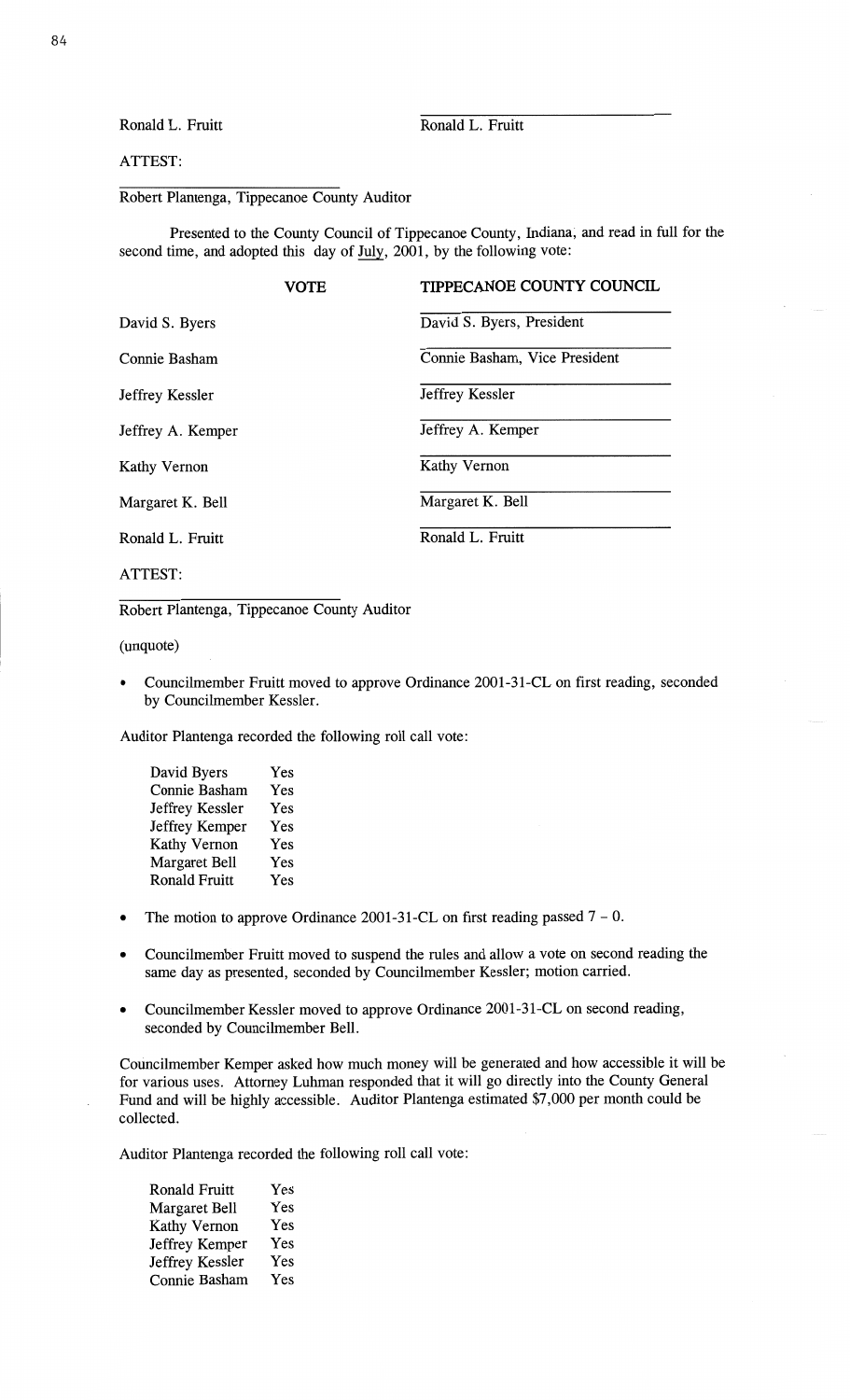David Byers Yes

*<sup>0</sup>*The **motion** to approve Ordinance 2001-31-CL on **second reading passed** 7 - 0.

#### *CARYHOAE': Dimctor Rebecca Humphrey*

| <b>SALARY ORDINANCE</b> | Position                     | Rate | Salary    |
|-------------------------|------------------------------|------|-----------|
| Full Time               | Juvenile Enhancement &       |      | 22,711.00 |
|                         | <b>Treatment Specialist</b>  |      |           |
|                         | Juvenile Enhancement &       |      | 33,548.00 |
|                         | <b>Treatment Coordinator</b> |      |           |

Ms Humphrey **said** approval of **this** Salary Ordinance will **make** the Specialist and **Coordinator**  positions full time for the **Therapeutic** Day Program. **This** program will provide day treatment services to re-integrate juveniles **into** a full day at **school.** For the rest of 2001, the remainder of the DFC Grant will pay for the Coordinator's salary and the **unfilled** Clinical Director's position will pay for the Specialist's salary. The **Commissioners** approved these positions on the condition that she will seek grants to pay 2002 salaries.

**0 Councilmember** Fruitt moved to approve the Salary Ordinance for the Specialist and **Coordinator** for 2001, seconded by Councilmember **Basham; motion** carried.

## AD HOC *COWTZFE: Food & Revenge T* ax

The Ad Hoc Committee working on **a** Food & Beverage Tax for Tippecanoe County needs County Council representation. **Councilmembers** Kemper and **Basham** indicated their willingness to serve on the Committee that is scheduled to meet once **a** month.

#### *APPOMWVT: West* Lafiyctte *Public Libmzy*

In **a** letter from the West Lafayette Public Library Board of Trustees, the Board requested **that**  Ann McKenzie be reappointed as the County **Council's representative** to the Board. Ms McKenzie has expressed her willingness to continue in **that** capacity. **This** is a four (4) year appointment from July 10, 2001 **until** June 30, 2005. President Byers circulated a letter from the Board of Trustees concerning her reappointment.

#### *OCTOBER COUNCIL MEETING*

The October Council meeting is currently scheduled for October 9, 2001 but **since** the AIC (Association of **Indiana Counties)** Conference will be **held** on **October** 9, 10, and 11, 2001, the October Council meeting is rescheduled to 2:00 **P.M.,** Thursday, October 4, 2001. There will be no Working Session in October.

#### **JOB RECLASSIFICATION COMMITTEE**

**<sup>A</sup>**County Council representative is needed to fill **a** vacancy on the Job Reclassification **Committee.** No one **volunteered.** 

## *WABASH VALLEY HOSPITAL APPOINTMENT*

The Council's recent appointment to the Wabash Valley **Hospital** Board has been transferred. Councilmembers were asked to **submit** the name of any interested person willing to serve.

#### *APPOHVTJWENT: West* Wyeth: *Public Libzmy tamed*

**o** Councilmember Kessler moved to appoint Ann McKenzie as the **County** Council's representative to the West Lafayette Public Library Board of **Trustees** for **a** four year **term,**  seconded by Councilmember Fruitt; motion carried.

### AD HOC *COMMITTEE zesumed*

The Ad Hoc Committee will meet at 8:00 **A.M.,** Thursday, July 12, 2001 at the Chamber of **Commerce.**